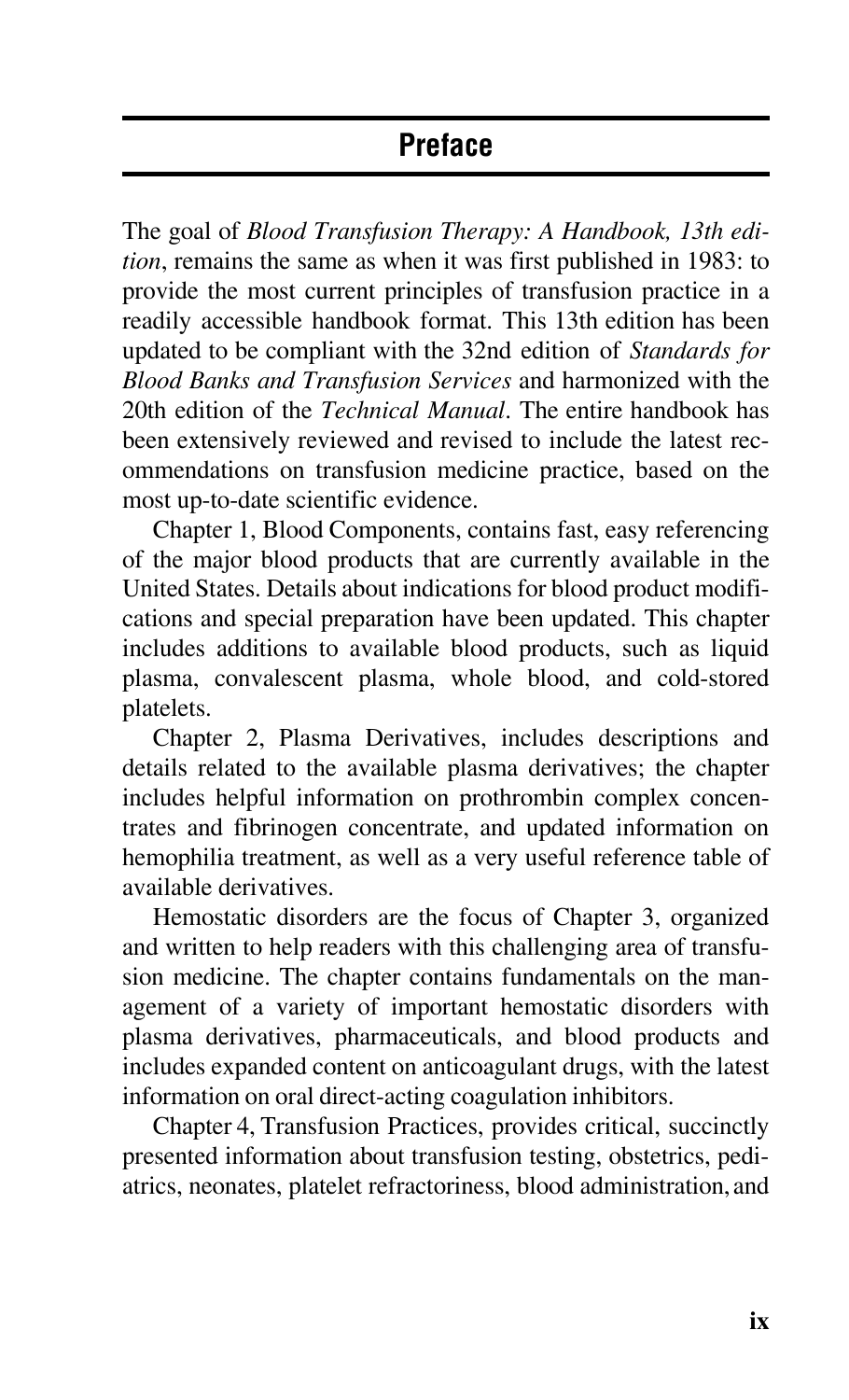the transfusion management of hematopoietic stem cell transplant patients.

Chapter 5, Patient Blood Management (PBM), highlights salient information about the elements of a successful PBM program. Topics include iron supplementation; perioperative issues such as preoperative anemia management, blood order schedule use, blood recovery, and viscoelastic coagulation monitoring; as well as iatrogenic blood loss and blood utilization review.

Chapter 6 is a detailed chapter on blood component resuscitation in Trauma and Massive Bleeding. The reader will find important up-to-date information on the management and prediction of massive transfusion, prehospital transfusion, use of adjuncts, optimizing blood component selection, and use of whole blood, and the multidisciplinary perspectives essential to providing this type of transfusion therapy.

Chapter 7, Adverse Effects of Transfusion, contains critical information for recognizing, managing, and understanding the mechanism of both acute and delayed complications of transfusion, including TACO and TRALI. The most current risks of transfusion reactions and transfusion-transmitted diseases are detailed.

The 8th and final chapter in the handbook, Therapeutic Apheresis, has been updated and revised to reflect the 2019 American Society for Apheresis evidence-based guidelines regarding the indications for therapeutic apheresis.

The goal of this handbook is to provide a thorough, yet convenient and concise, reference in an accessible book that will fit in one's lab coat pocket. References have been updated to include the latest literature, facilitating access to more in-depth information, if needed.

The editors would like to thank the many individuals who contributed to this handbook. We wish to express our deep appreciation to Jansen Seheult, MB BCh, MSc for his significant contribution to the Massive Transfusion chapter in working with Mark H. Yazer, MD. We gratefully acknowledge the diligence and hard work of the all contributing editors, who were selected based on both their broad experience in transfusion medicine and their focused expertise in a particular area. Each contributing